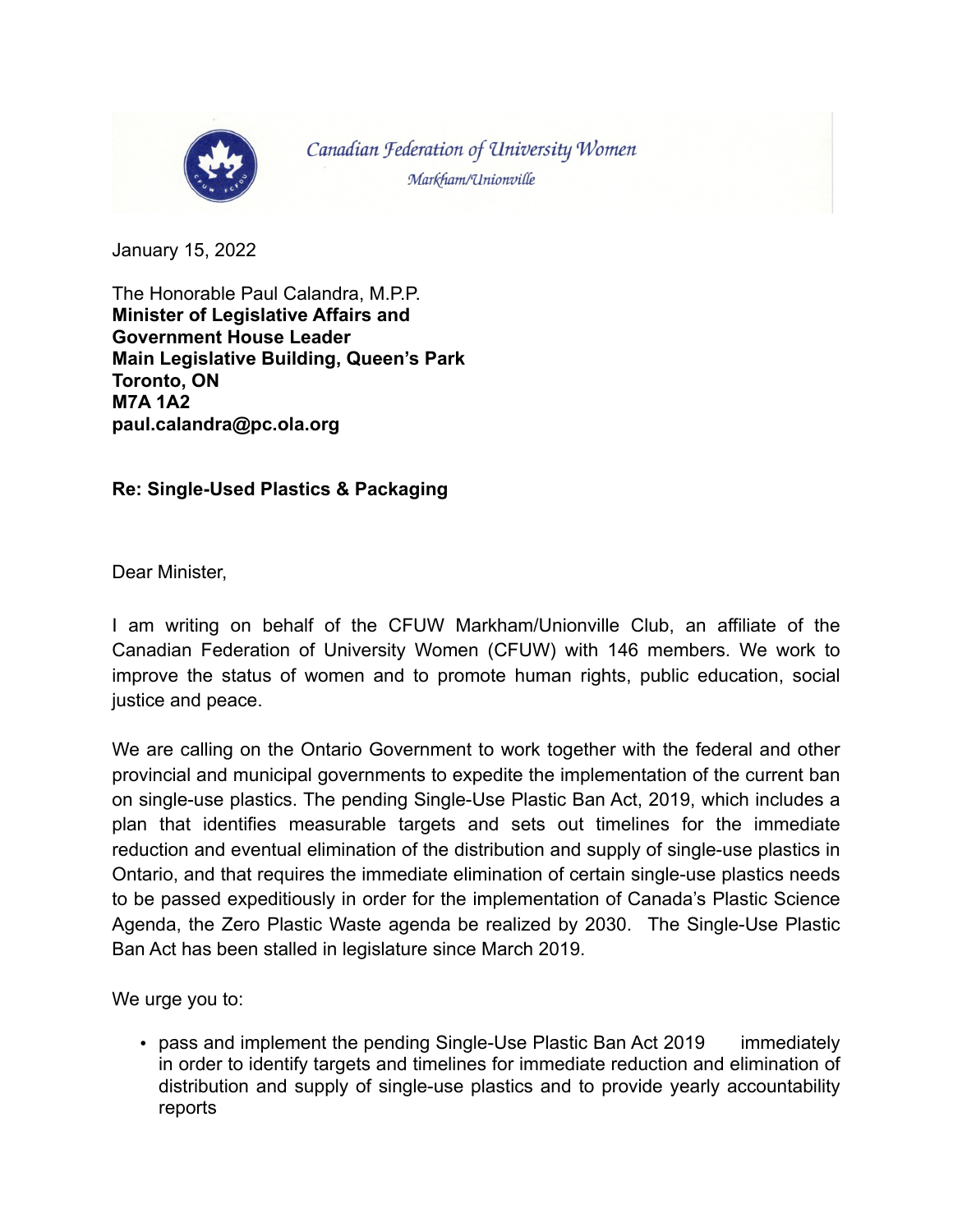- implement a provincially standardized and coordinated approach to recycling, reducing and reusing plastics so plans for infrastructure plastic waste management can be more efficient and effective
- develop a plan to work with academia research and the food service industry to develop and source sustainable alternatives to single-use plastics which are effective, affordable and available
- promote reusable and refillable products in all possible sectors. i.e retail, industry etc.
- fund and increase public education programs that address the dangers of discarded plastic waste and encourage the use of clear labelling for proper disposal of plastic products that targets both industry and consumers
- continue to provide funding for the creation of alternative uses for discarded plastics and biodegradable alternatives through start-up funding to industry and academic researchers develop novel solutions to the existing plastic waste problem
- share best practices with other industry leaders from companies that are successful in reducing single use plastics

These steps will markedly accelerate the implementation of the targets aimed at reducing single-use plastics waste and pollution in the Ocean Plastics Charter and Canada's Plastic Science Agenda.

Plastic pollution is a global environmental challenge that requires urgent action. It is past time to reduce our dependence on single-use plastics and mitigate their environmental impact.

We look forward to your response outlining plans for **reducing**, reuse, and recycle single-use plastics in Ontario.

Yours sincerely,

Jane Miles PER: Marg Esaw, President CFUW Markham/Unionville